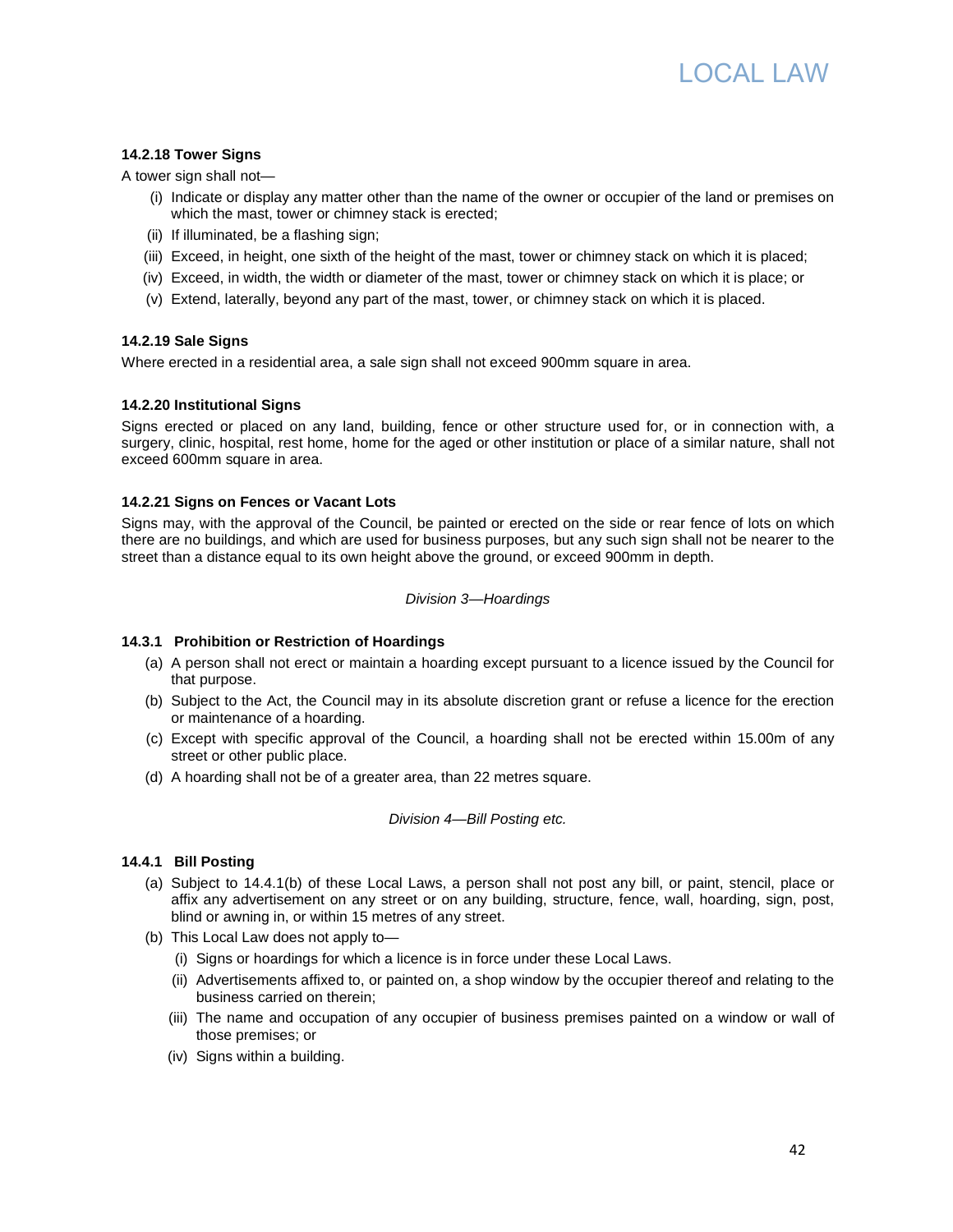

#### Division 5—Licences

### **14.5.1 Objectionable Signs and Hoardings**

Notwithstanding that a sign or hoarding would otherwise comply with the provisions of these Local Laws and without limiting the provisions of Subsection 14.3.1(b) of these Local Laws, the Council may refuse a licence therefore, if the sign or hoarding would, in its opinion, be injurious to the amenity or natural beauty of the area.

# **14.5.2 Licence to be Subject to Local Laws**

Every licence shall be granted, and shall continue only in accordance with the provisions of these Local Laws.

# **14.5.3 Revocation of Licences**

Where anything purporting to be done pursuant to a licence issued under these Local Laws is not done in conformity with the licence or with these Local Laws or where the licensee is guilty of an offence against these Local Laws the Council may, without derogation of any penalty to which that person may be liable, by notice in writing, revoke the licence.

#### **14.5.4 Licences to be Produced**

#### **14.5.5 Applications for Licences**

- (a) An application for a licence under this Part of these Local Laws shall be made in the form of application prescribed or provided by the Council for that purpose.
- (b) An application for the first issue of a licence, in respect of—
	- (i) An illuminated sign;
	- (ii) A pylon sign;
	- (iii) A clock; or
	- (iv) A hoarding;

shall be accompanied by a plan drawn to a scale of not less than 1mm to 200mm, showing the position, design and method of construction of the thing for which the licence is sought.

- (c) An application for the first issue of a licence, in respect of a roof sign, shall be accompanied by a certificate from an architect or structural engineer certifying that the building upon which it is proposed to erect the sign is, in all respects, of sufficient strength to support the sign, under all conditions and that the sign is itself of structurally sound design.
- (d) Every applicant for a licence shall furnish, in writing, such further particulars as may be required by the surveyor.

### **14.5.6 Licences**

- (a) Subject to 14.5.6(b) of this Local Law a licence issued pursuant to these Local Laws remains valid until any alteration is made to the sign in respect of which it issued, and in that event the licensee shall apply for a new licence.
- (b) A licence issued in respect of a hoarding is valid for the period of one year only.
- (c) A licence shall be in the form provided by the Council for that purpose.

# **14.5.7 Licence Fees**

A licence shall be issued upon payment of the fee prescribed by the Council from time to time for a sign or hoarding of the kind applied for, but the payment of a licence fee pursuant to any Local Laws that were in operation prior to the coming into operation of these Local Laws is deemed to be a payment for the purposes of this section.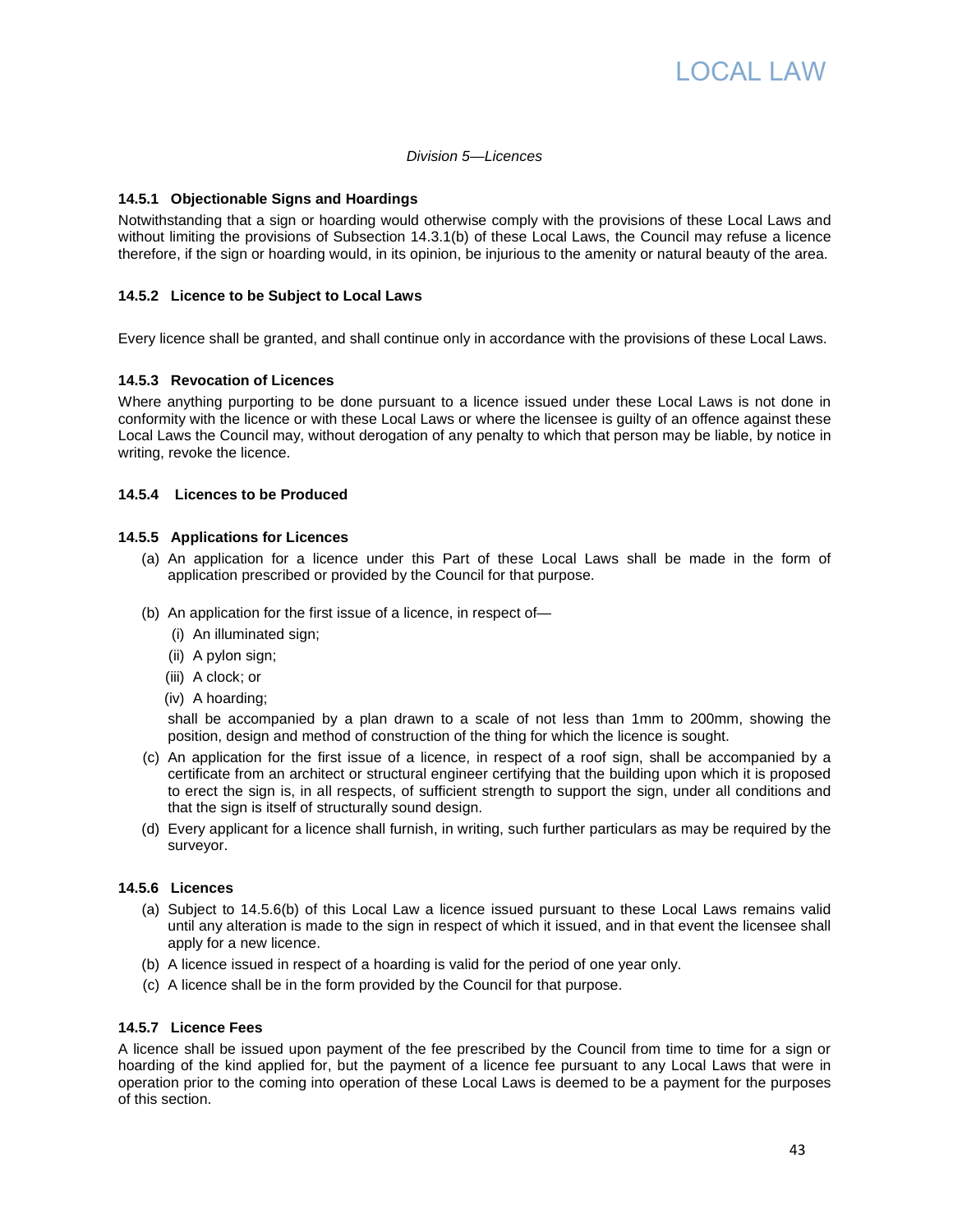

# **14.5.8 Special Permits**

- (a) Notwithstanding anything contained in these Local Laws, the Council may, by permit under the hand of the surveyor, allow the display of advertisements at theatres and other places of public entertainment or of advertisements of meetings, or other matters of public interest, upon such terms, and for such period, as the Council may, in each case, decide.
- (b) The Council may revoke any such permit at any time without assigning any reason therefore.
- (c) Upon the expiration or revocation of a permit issued under this Local Law, the person to whom it was issued shall forthwith remove the advertisement to which it relates.

#### Division 6—General

#### **14.6.1 No Obstruction to Doors, etc.**

A sign shall be not so erected as to obstruct access to or from any door, fire escape or window, other than a window designed for the display of goods.

#### **14.6.2 Licence Number**

Every advertising device shall bear on its face, in figures legible from the nearest street, the number of the licence under which it is erected or displayed.

# **14.6.3 Offences**

- (a) Every person who erects a sign that does not comply with, or erects a sign in a manner contrary to, the provisions of these Local Laws commits an offence.
- (b) Every person who maintains a sign without a licence or in respect of which the licence has expired or been cancelled commits an offence.
- (c) Without prejudice to the provisions o 14.6.3(a) & (b) of this Local Law, the Council may serve on the owner or occupier of any premises on which any sign is erected, affixed or maintained, contrary to these Local Laws; notice to remove the sign within such time as may be specified in the notice; and a person neglecting or failing to comply with the terms of a notice served on him pursuant to this Local Law commits an offence.

# **14.6.4 Removal and Disposal of Signs Unlawfully Displayed**

- (a) The Council may remove any sign placed or erected, contrary to the provisions of these Local Laws, on any street or land vested in, or under the care or control of the Council and may, without incurring any liability therefore dispose of any sign so removed, in such manner as it thinks fit.
- (b) Where, in exercise of the power conferred by Subsection 14.6.4(a) of this Local Law, the Council removes and disposes of a sign, it may recover the cost of the removal and disposal, in any court of competent jurisdiction, from the person responsible for the placing or erecting of the sign.

# **14.6.5 Penalties**

Any person who is guilty of an offence against these Local Laws is liable to a penalty as prescribed by Council from time to time.

**Part 16 – Parking and Parking Facilities** 

#### **Repealed by Parking & Parking Facilities Local Law 2008**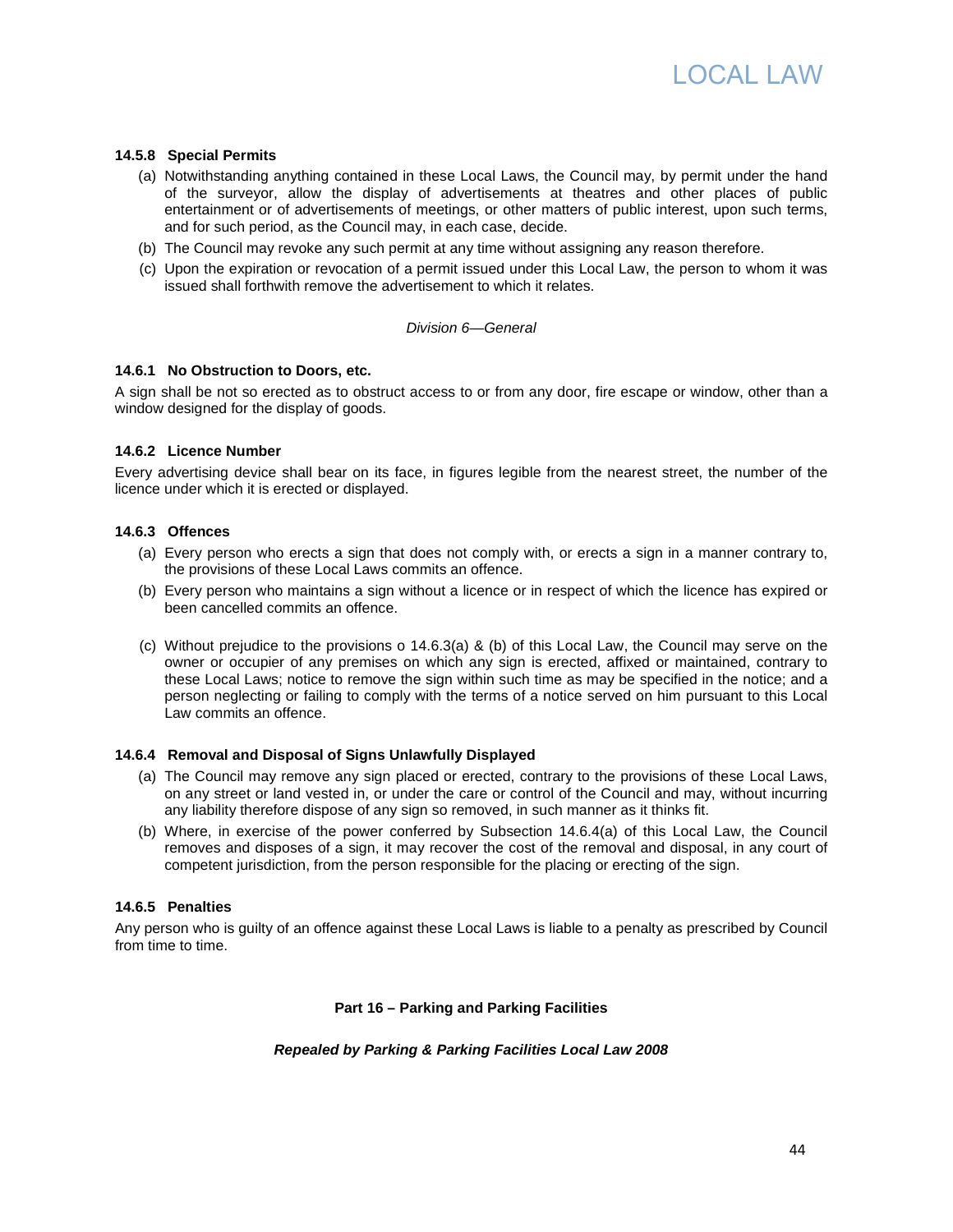# LOCAL LA:

# **Part 20 – Enforcement of Local Laws/Penalties**

Division 1—Appointed Officers and Persons

**20.1** It shall be a breach of these local laws for any person to hinder or interfere with an Authorised Person or an Authorised Officer acting in the course of a duty, power or function under these Local Laws.

### **20.2 Identification**

An Authorised Person or an Authorised Officer shall on demand show an identification of that person as such.

# Division 2—Impounding

**20.3** Where a Authorised Person places an animal or vehicle in a Local Government depot, public pound, or other place appointed for that purpose, the animal or vehicle shall thereafter be dealt with according to law.

**20.4**.**1** Every animal or vehicle seized under these Local Laws shall be entered into a register, provided by the Council for that purpose—

- (a) Details of the time and date;
- (b) A description of the animal or vehicle; and
- (c) The place from which it was removed.

**20.4.2** An authorised person shall then notify, in writing, the last known owner of the vehicle that the vehicle can be collected during such hours as may be specified in the said notice, if no owner is known, notice detailing the particulars specified in Section 20.4.1 shall be exhibited for not less than seven (7) days on a public notice board at the Council.

**20.5.1** If the vehicle which has been removed to an appointed place is not collected within a period of two (2) months after the notice referred to in Section 20.4.2 was given, the vehicle may not be collected unless the costs incurred by Council in removing the vehicle to an appointed place and the holding of such vehicle in the appointed place, are paid.

**20.5.2** A person who removes a vehicle from an appointed place without complying with the provisions of Section 20.5.1, commits an offence.

**20.6** Where a vehicle or animal, which has been removed to an appointed place, has not been recovered by the owner or a person entitled thereto within two (2) months from the day notice was given in accordance with Section 20.4.2 of these Local Laws, the Council may cause the vehicle or animal to be offered for sale by public auction or by public tender and thereupon accept the best offer made, and where no offer is made for the purchase of the vehicle or animal the Council may cause it to be destroyed or otherwise disposed of to the best possible advantage.

**20.7** The proceeds of the sale of a vehicle or animal under the provisions of section 20.6 of this Part shall be applied by the Council—

- (a) firstly, in meeting the costs of the sale; and
- (b) secondly, in meeting the cost of taking and maintaining the vehicle or animal in custody, and the daily rate specified by Council from time to time for each day or part of a day that the vehicle or animal remains in that place; and those sums shall be paid into the Local Government Fund.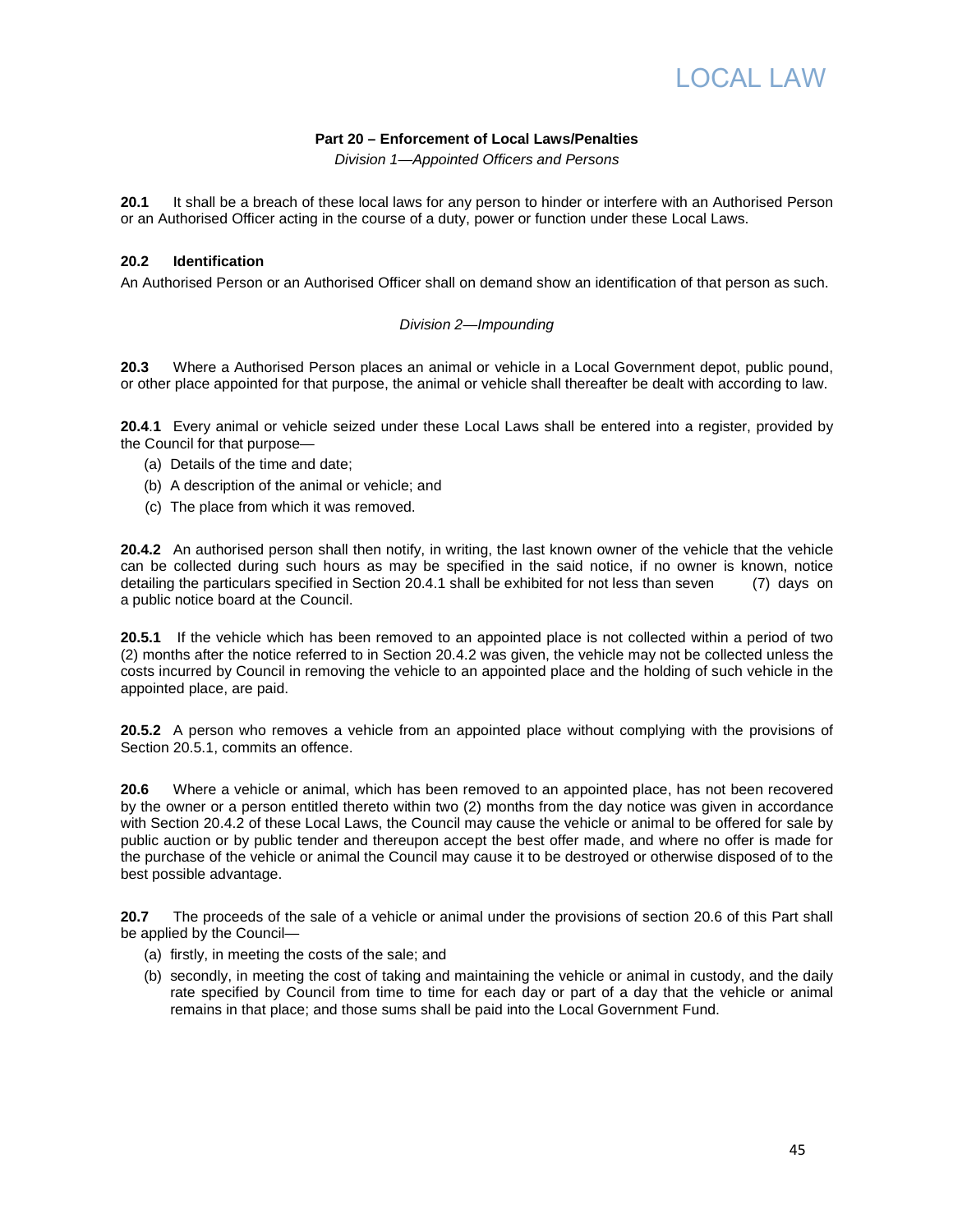

#### **20.8 Surplus Moneys**

**20.8.1** Any surplus of the proceeds of the sale shall be paid by the Council into its Trust Fund, and may be paid within ten (10) years to any person who satisfies the Council that that person was the owner of the vehicle or animal at the time of its sale by the Council.

**20.8.2** Any surplus of the proceeds of the sale may, if not paid to the owners within ten (10) years, be paid into the Local Government Fund on the condition that the Council shall repay if from that Fund to a person claiming and establishing his or her right to the repayment.

**20.9** A person is not entitled to any claim, by way of damages or otherwise against an Authorised Person, a member of the Police Service, the Council or the Local Government in respect of any vehicle or animal seized and dealt with under the provisions of these Local Laws or against any person who purchases a vehicle or animal sold by the Council under the provisions of section 20.6.

#### Division 3—Infringement Notices

# **20.10 Definitions**

For the purpose of this Division, the terms "Authorised Person" and "owner" have the meanings given to them in section 9.15 of the Act.

**20.11** These provisions for Infringement Notices apply only to such of these Local Laws as are made under the Act. Where Parts of these Local Laws are made under other statutes, any Infringement Notice provisions in those statutes shall apply to those Parts respectively.

**20.12** Notices and Infringement Notices issued pursuant to this Division shall be issued in the circumstances referred to in section 9.16(2) of the Act, and in accordance with the provisions of Part 9 Division 2 Subdivision 2 of the Act, and Part 5 of the Local Government (Functions and General) Regulations 1966, and the forms prescribed in the Regulations shall apply.

**20.13** Every breach of any of these Local Laws made under the Act is hereby prescribed as a breach in respect of which an infringement notice may be issued provided that the infringement notice procedure may only be adopted if the CEO or an Authorised Person under this Division is satisfied that the breach in the circumstances of the particular case has the characteristics referred to in paragraphs (a) and (b) of section 9.16 of the Act.

**20.14** An infringement notice may be withdrawn in the manner provided and subject to the provisions in section 9.20 of the Act and regulation 27 of the Local Government (Function and General) Regulations, and using the form prescribed in the Regulations.

**20.15** Where any Act allows an infringement notice to be issued in respect of an offence under these Local Laws and infringement notice may be issued in lieu of proceedings by way of Summons but upon failure of the offender to pay the modified penalty under the infringement notice proceedings may be commenced in Court without further notice.

**20.16** The amount of the penalty which may be provided in any infringement notice shall not exceed—

- (a) \$500 for an offence involving a breach of a Local Law made under the Act; and
- (b) The maximum amount permitted under the relevant Act in respect of any of these Local Laws made under the Act.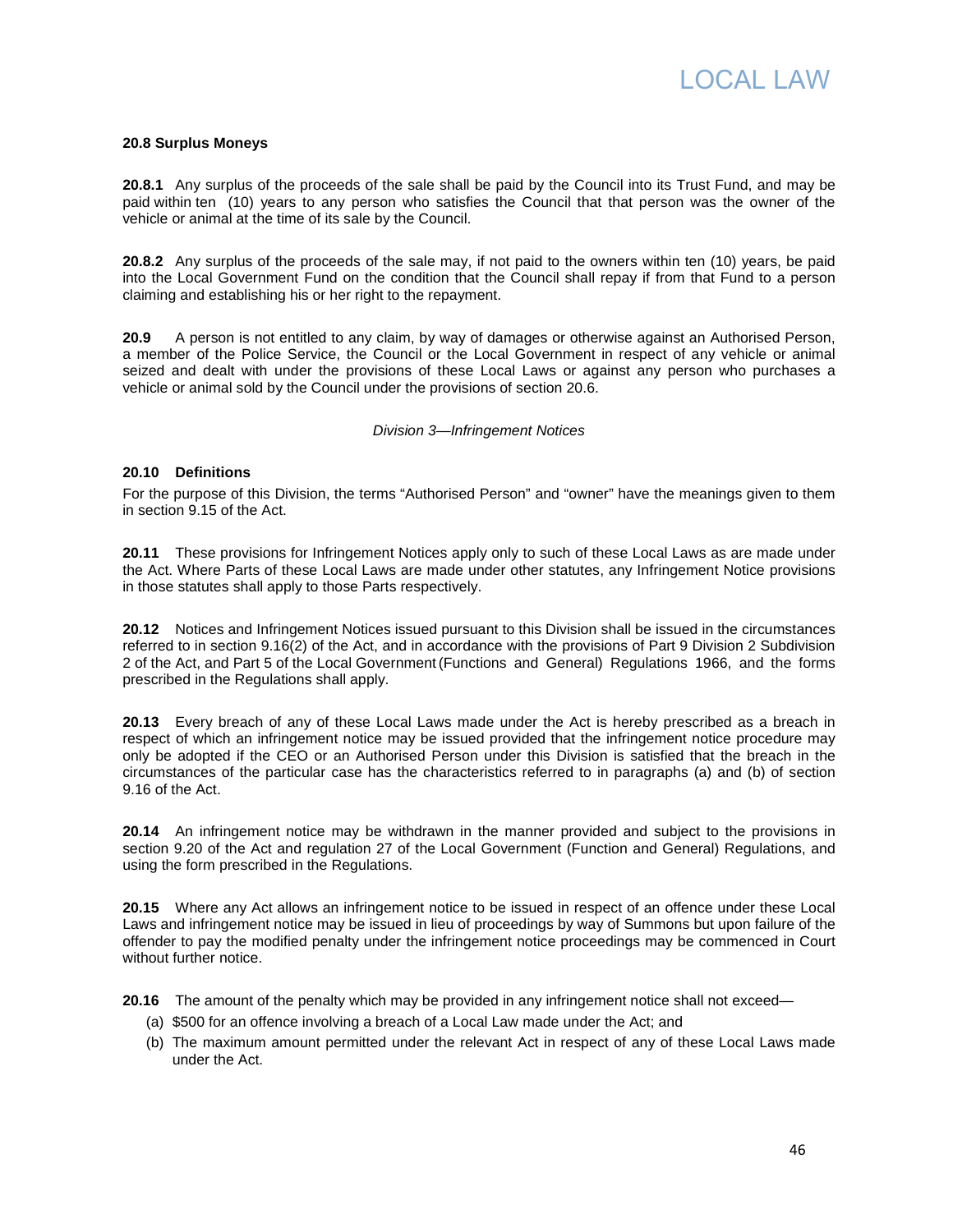



# **20.17.1 Parking Local Laws Penalties** (Local Government Act 1995) **Repealed by Parking & Parking Facilities Local Law 2008**

# **20.17.2 Local Government** (Parking for Disabled) Persons Regulations 1988 **Repealed by Parking & Parking Facilities Local Law 2008**

| 20.18 | <b>General Penalty Provision</b> |            |                                                                                                        |  |  |
|-------|----------------------------------|------------|--------------------------------------------------------------------------------------------------------|--|--|
|       |                                  | Local Law  | General Infringements-Penalty of \$100.00 for each offence                                             |  |  |
|       | Part 3                           |            | <b>Prohibited River or Reserve Activity</b>                                                            |  |  |
|       | 1                                | 3.3.1(d)   | Fishing in prohibited area                                                                             |  |  |
|       | $\overline{c}$                   | 3.4(r)(i)  | Damage to dunes and environs                                                                           |  |  |
|       | 3                                | 3.4(r)(ii) | Sandboarding or similar activity on dunes                                                              |  |  |
|       | 4                                | 3.4(ac)    | Play or practice golf                                                                                  |  |  |
|       | 5                                | 3.6        | Camp, erect a structure to sleep                                                                       |  |  |
|       | 6                                | 3.6(c)     | Light a fire                                                                                           |  |  |
|       | $\overline{7}$                   | 3.7        | Drive, park or stand on a river or reserve                                                             |  |  |
|       |                                  |            | <b>Jetties</b>                                                                                         |  |  |
|       | 8                                | 3.13.2     | Drive and permit a vehicle to remain on a jetty (includes bicycle)                                     |  |  |
|       | 9                                | 3.13.3     | Fish from jetty or bridge to interfere with free movement of vessels, causing a<br>nuisance            |  |  |
|       | 10                               | 3.13.4(a)  | Sell goods from jetty without consent                                                                  |  |  |
|       | 11                               | 3.13.4(c)  | Display a sign/advertisement or use of loud speaking device                                            |  |  |
|       | 12                               | 3.13.4(e)  | Dive/jump from a jetty/bridge                                                                          |  |  |
|       | 13                               | 3.13.6     | Deposit substance or object on jetty/bridge causing damage                                             |  |  |
|       | 14                               | 3.13.10    | Permitted vessel to remain alongside jetty without being moored or fastened                            |  |  |
|       | 15                               | 3.13.11(2) | Failed to remove vessel from a jetty                                                                   |  |  |
|       | 16                               | 3.13.12    | Moored a vessel to a jetty for repairs/maintenance without consent                                     |  |  |
|       | 17                               | 3.13.14    | Permit an animal to remain on/near a jetty                                                             |  |  |
|       | 18                               | 3.13.15    | Launched or permit the launching of a vessel from a jetty                                              |  |  |
|       | Part 5                           |            | <b>Stray Cattle</b>                                                                                    |  |  |
|       | 19                               | 5.1.2      | Stray cattle in public place                                                                           |  |  |
|       | 20                               | 5.1.5      | Inadequate fencing to contain cattle                                                                   |  |  |
|       | Part 6                           |            | <b>Streets and Public Places</b>                                                                       |  |  |
|       | 21                               | 6.3(b)     | Park a commercial vehicle, caravan, omni bus or trailer on street for more<br>than 4 consecutive hours |  |  |
|       | 22                               | 6.3(c)     | Repair, service a vehicle on a street verge                                                            |  |  |
|       | 23                               | 6.3(h)     | Damage a lawn or garden on the street verge                                                            |  |  |
|       | 24                               | 6.4        | Break up, damage any street, way, footpath                                                             |  |  |
|       | Part 7                           |            | <b>Street Numbers for Houses</b>                                                                       |  |  |
|       | 25                               | 7.4        | Failure to comply with requisition to paint, affix or maintain a street Number                         |  |  |
|       | 26                               | 7.6        | Failure to comply with a notice specifying the location or locations of a street<br>Number             |  |  |
|       | 27                               |            | All other breaches of Local Laws as described on the infringement                                      |  |  |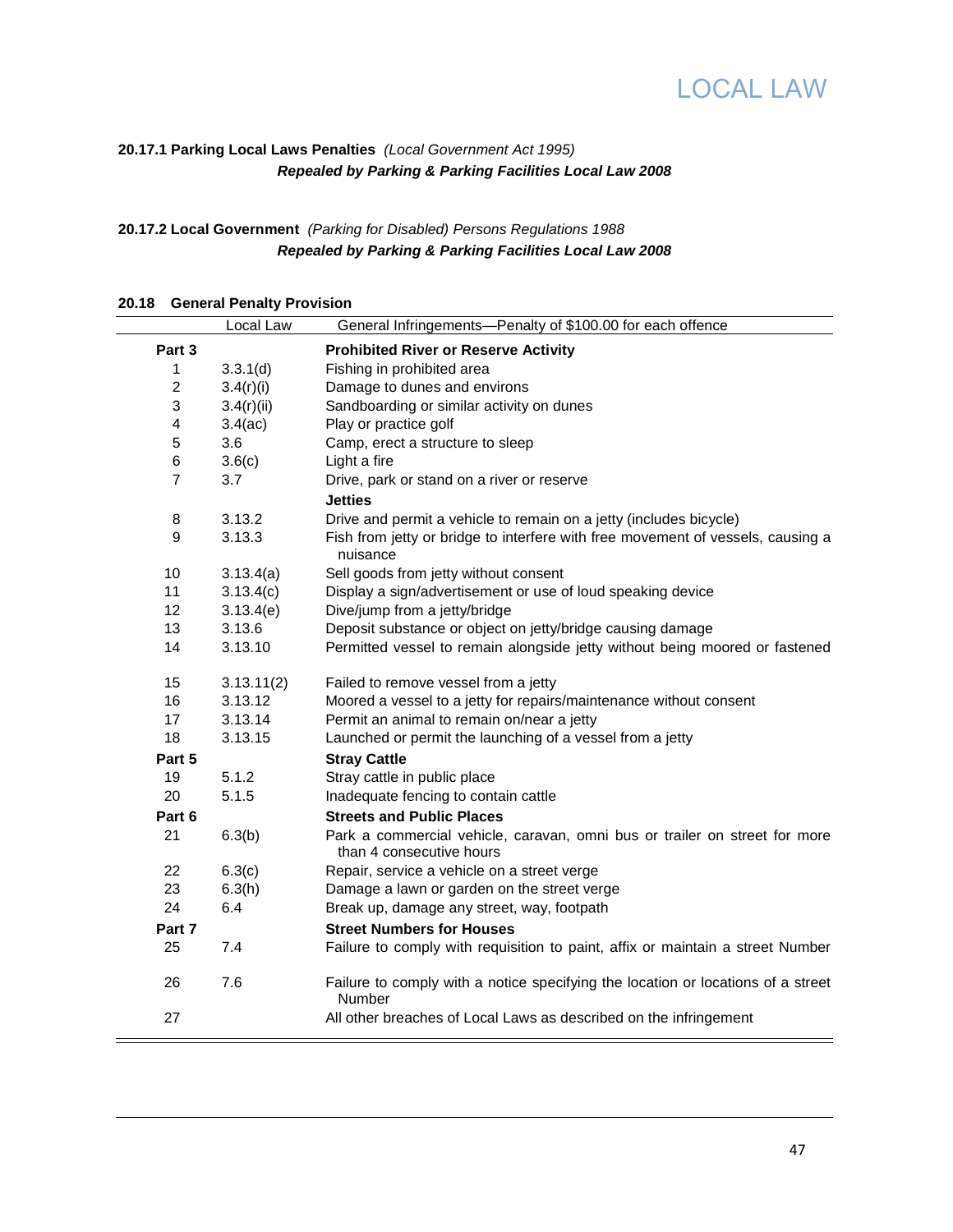# LOCAL LA:

|         |      | Local LawGeneral Infringements-Penalty of \$100.00 for each offence                                           |
|---------|------|---------------------------------------------------------------------------------------------------------------|
| Part 11 |      | Rubbish, Litter, Material, Things & Vehicles                                                                  |
| 28      | 11.2 | Park, stood, leave, stored or disposed of a vehicle or part there-of, or<br>machinery not in an approved area |
| Part 12 |      | <b>Hawkers, Stallholders and Street Traders</b>                                                               |
| 29      | 12.2 | Operated as a Hawker without a licence                                                                        |
| 30      | 12.3 | Operated as a Stallholder without a licence                                                                   |

**20.18.1** Any person failing to do any act directed to be done, or doing any act forbidden to be done by these Local Laws, or any notice or order under these Local Laws commits an offence.

**20.18.2** The maximum penalty in respect of—

- (a) An offence involving a breach of any of these Local laws made under the Act shall be \$5,000; and
- (b) An offence involving a breach of any of these Local Laws made under any other Act shall be the maximum penalty under that Act for a breach of Local Laws made under the authority of that Act.

**20.18.3** Subject to subsection 20.18.2 any person who commits a first offence under these Local Laws shall be liable, if no inconsistent penalty is provided by these Local Laws or any other law—

- (a) a minimum penalty of \$100.00 and a maximum penalty of \$1,000.00; and
- (b) In addition, if the Court thinks fit, a minimum daily penalty of \$10.00 per day and a maximum daily penalty of \$100.00 per day.

**20.18.4** Any minimum penalty or minimum daily penalty referred to in subsection 20.18.3 shall increase in severity by one-tenth for each successive breach of the same provision by the same offender but shall not in any event exceed the maximum provided in subsection 20.18.2.

**20.18.5** The imposition of any penalty pursuant to these Local Laws shall not be inconsistent with or repugnant to any of the provisions of the Act or any other law in force, and in the case of inconsistency the other law shall apply.

# **20.19 Seizure of Articles Under Part 4**

 $\mathbf{H}$ 

An Authorised Person may in or on any place to which Part 3 applies, seize any device used for surf riding, including surf-ski, surf-board, Malibu board, or boat where the device is being used contrary to the provisions of these Local Laws.

**20.20** Any device of the kind referred to in section 20.19 may be impounded after seizure for any period not exceeding 3 months as may be specified by the Authorised Officer to the person having the custody of such device immediately prior to the time of seizure.

**20.21** Where such device is not claimed by the owner thereof within to (2) months after the expiration of the period for which the device was impounded, the device may be sold by the Council and the proceeds of such sale may be applied towards recouping the costs of and incidental to impounding it.

**20.22** Where the costs referred to in section 20.21 exceed the cost of the impoundment then the excess shall be paid to the owner of the device or where the identity or whereabouts of that owner are unknown placed in a trust fund and dealt with in accordance with the relevant provisions of the Act.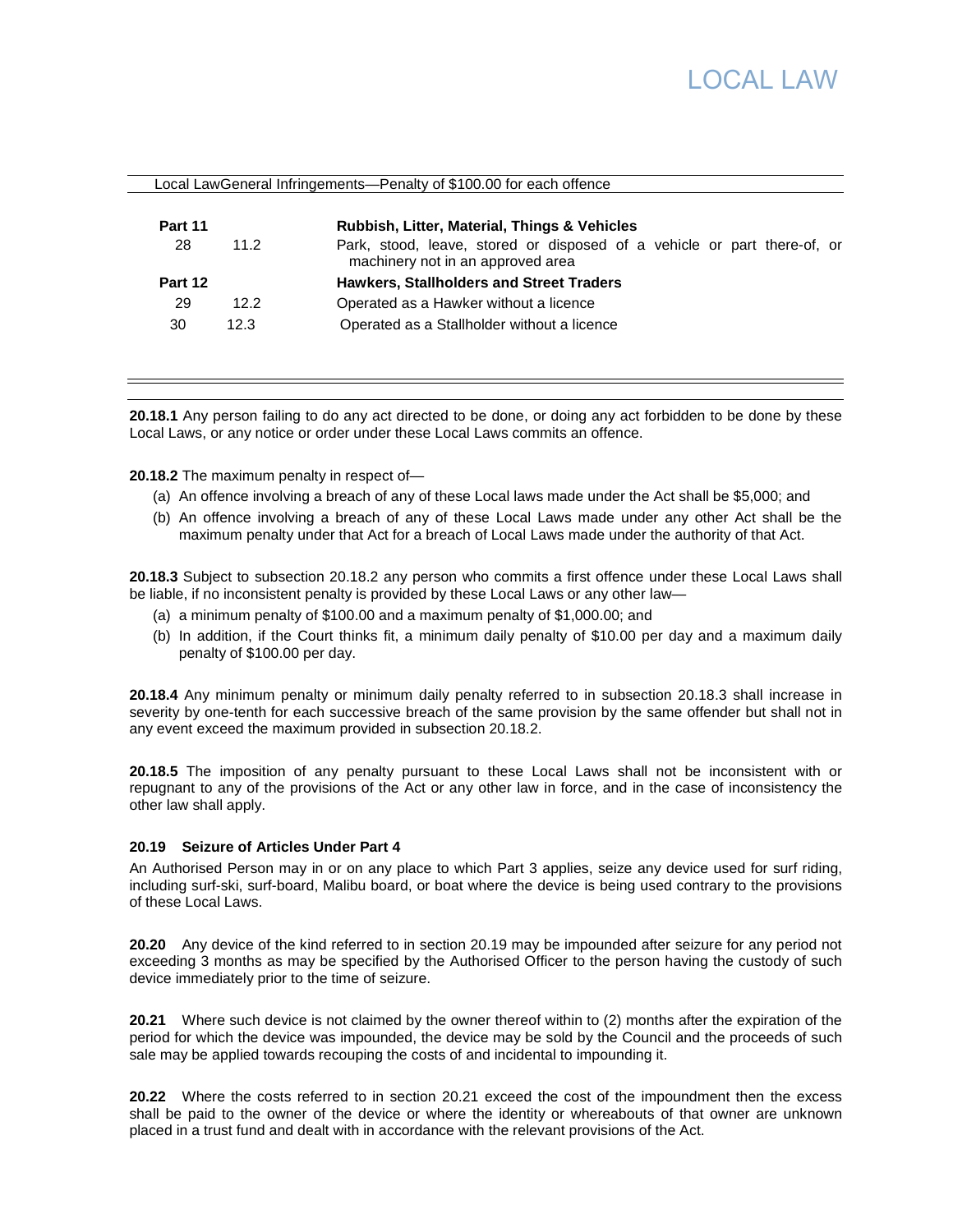

### Division 5—General

**20.23** No person shall, without the authority of the Council, mark, set up or exhibit any sign purporting to be or resembling a sign marked, set up or exhibited by the Council under the authority of these Local Laws.

**20.24** The Council shall not be liable or be held responsible for any injury, accident, loss, or damage whatsoever which occurs to or is sustained by any person, or any damaged or loss to any private property, while on any public park, land, or public reserve or other public place whatsoever under the care, control and management of the Council except in the case of negligence or breach of statutory duty by the Council.

#### **Part 21 – Objections and Appeals and Miscellaneous**

#### **21.1 Rights Or Objections And Appeal**

**21.1.1** Where any provision is made for the granting issuing or giving of any licence, authorisation, registration, approval or consent or the like under these Local Laws, or for the refusal, refusal of renewal, or cancellation of the same, or for the imposition of conditions, then the rights of objection and appeal and the procedures associated with them provided for in Part 9 Division 1 of the Act shall apply, together with the relevant provision of the Local Government (Functions and General) Regulations 1996.

**21.1.2** The preceding subsection shall not apply to Part 6, except to the extent that there will be no inconsistency with the Acts under which those Parts are made, and to the extent that the rights of appeal provided by the Act are applicable.

# **21.2 Forms**

Where provision is made for a form to be prescribed or provided, if none is prescribed or provided than a form appropriate to the circumstances will suffice if it provides information needed by the Council to perform its relevant function under these Local Laws.

#### **21.3 Fees**

Where provision is made for fees to be prescribed, if no fees are prescribed by the Council at the time the same fall due, the CEO shall assess a fee appropriate to cover the administrative expenses involved in the relevant Council function, and as soon as possible thereafter request the Council to prescribe the relevant fee or fees.

# **21.4 Conditions**

If provision is made in these Local Laws for the granting or issuing of any licence, authorisation, registration, approval or consent or the like subject to conditions, the person to whom the same is granted issued or given and every other person operating under or within the terms of such licence, authorisation, registration, approval or consent or the like shall comply with such conditions and any failure to comply shall be a breach of this section and subject to the penalties applicable to the relevant Part of these Local Laws.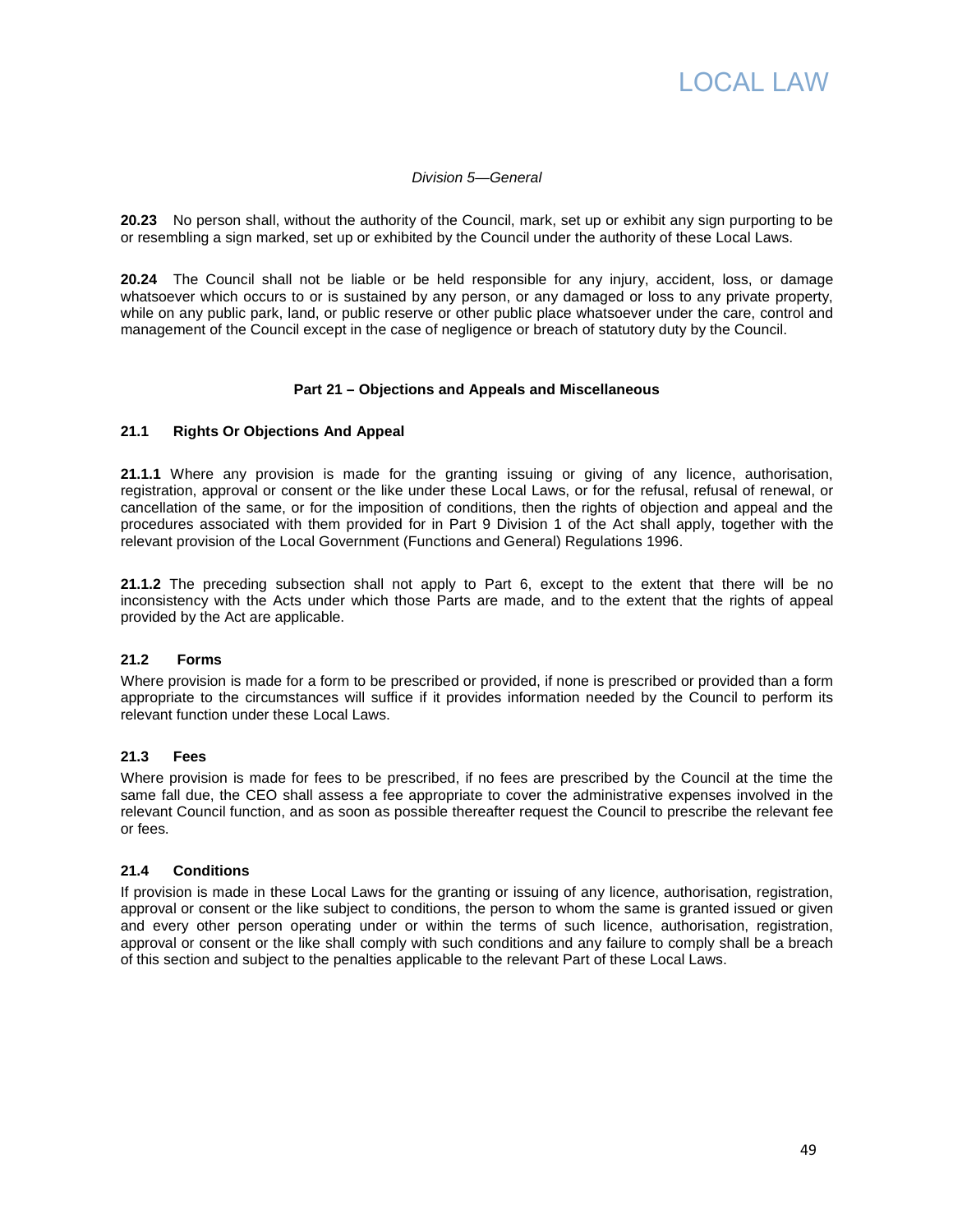

# **Part 22 - Schedules Schedule 1.1 General Infringement Notice**

| To:                                            |                                                              |                     |  |
|------------------------------------------------|--------------------------------------------------------------|---------------------|--|
|                                                | (surname)                                                    | (given name)        |  |
| Address:                                       |                                                              |                     |  |
|                                                |                                                              |                     |  |
| Vehicle No:                                    | Make:                                                        | Model:              |  |
| Place                                          |                                                              |                     |  |
|                                                |                                                              |                     |  |
| Date:                                          | Time:                                                        | am/pm               |  |
|                                                |                                                              |                     |  |
|                                                |                                                              |                     |  |
|                                                | It is alleged that you have committed the following offence- |                     |  |
|                                                |                                                              |                     |  |
|                                                |                                                              |                     |  |
|                                                |                                                              |                     |  |
| of the Shire of Murray Consolidated Local Laws |                                                              |                     |  |
|                                                |                                                              |                     |  |
|                                                |                                                              |                     |  |
| Other breach:                                  |                                                              |                     |  |
|                                                |                                                              |                     |  |
| <b>Modified Penalty: \$</b>                    |                                                              |                     |  |
|                                                |                                                              |                     |  |
|                                                |                                                              |                     |  |
| Officer's name                                 |                                                              | Officer's Signature |  |

If you do not wish to have a complaint of the alleged offence heard and determined by a court, the amount of the modified penalty may be paid to an authorised person at the Shire Administration Centre, Shire of Murray, Pinjarra Road (PO Box 21, Pinjarra) 6208, within a period of 28 days after the giving of this notice.

If you take no action this infringement notice may be registered with the Fines Enforcement Registry after which your driver's licence or any vehicle licence held by you may be suspended. If the matters is registered with the Registry additional costs will also be payable.

If the above address is not your current address, or if you change your address, it is important that you advise us immediately. Failure to do so may result in your driver's licence or any vehicle licence you hold being suspended without your knowledge.